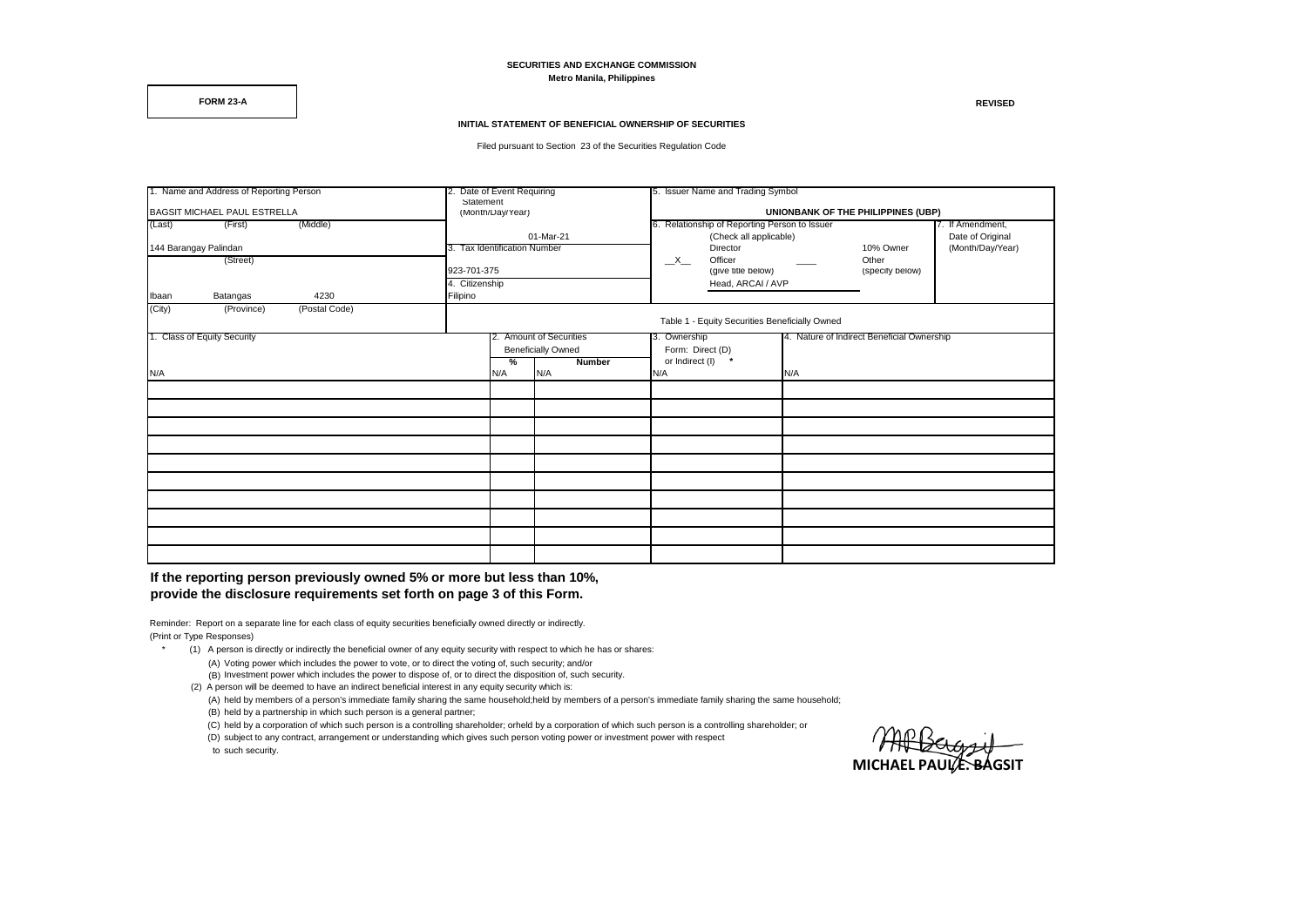| <b>FORM 23-A</b> (continued)<br>Table II - Derivative Securities Beneficially Owned (e.g., warrants, options, convertible securities) |  |
|---------------------------------------------------------------------------------------------------------------------------------------|--|
|---------------------------------------------------------------------------------------------------------------------------------------|--|

| 1. Derivative Security | 2. Date Exercisable |            | 3. Title and Amount of Equity Securities | 4. Conversion | 5. Ownership | 6. Nature of Indirect |                             |
|------------------------|---------------------|------------|------------------------------------------|---------------|--------------|-----------------------|-----------------------------|
|                        | and Expiration Date |            | Underlying the Derivative Security       |               | or Exercise  | Form of               | <b>Beneficial Ownership</b> |
|                        | (Month/Day/Year)    |            |                                          |               | Price of     | Derivative            |                             |
|                        |                     |            |                                          |               | Derivative   | Security              |                             |
|                        | Date                | Expiration |                                          | Amount or     | Security     | Direct (D) or         |                             |
|                        | Exercisable         | Date       | Title                                    | Number of     |              | Indirect (I) *        |                             |
|                        |                     |            |                                          | Shares        |              |                       |                             |
| N/A                    | N/A                 | N/A        | N/A                                      | N/A           | N/A          | N/A                   | N/A                         |
|                        |                     |            |                                          |               |              |                       |                             |
|                        |                     |            |                                          |               |              |                       |                             |
|                        |                     |            |                                          |               |              |                       |                             |
|                        |                     |            |                                          |               |              |                       |                             |
|                        |                     |            |                                          |               |              |                       |                             |
|                        |                     |            |                                          |               |              |                       |                             |
|                        |                     |            |                                          |               |              |                       |                             |
|                        |                     |            |                                          |               |              |                       |                             |
|                        |                     |            |                                          |               |              |                       |                             |
|                        |                     |            |                                          |               |              |                       |                             |
|                        |                     |            |                                          |               |              |                       |                             |

Explanation of Responses:

N/A

**MICHAEL PAULE BAGSIT** 

Page 2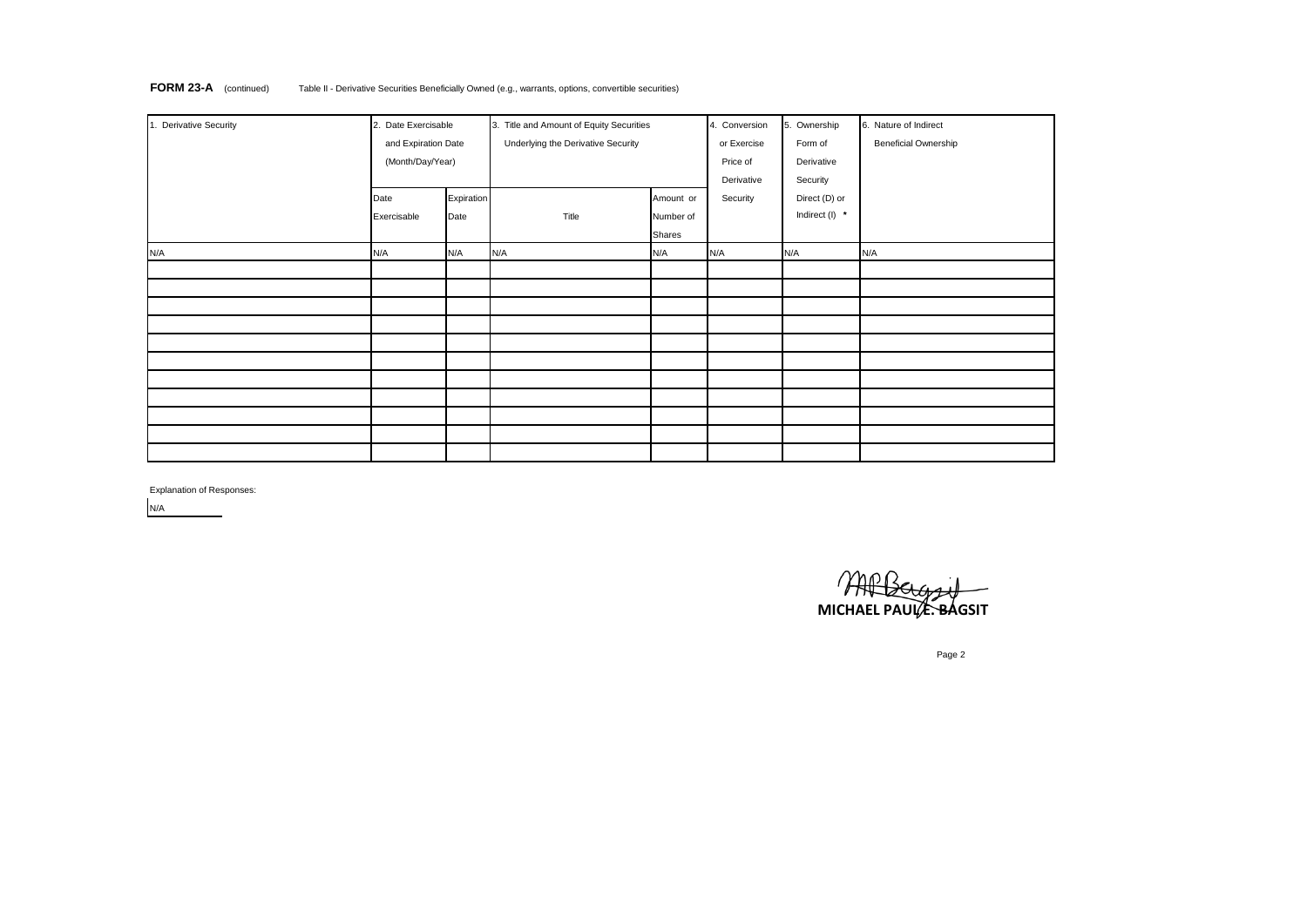# **FOR REPORTING PERSONS WHO PREVIOUSLY OWNED 5% OR MORE BUT LESS THAN 10%**

## **DISCLOSURE REQUIREMENTS**

#### **Item 1. Security and Issuer**

State the title of the class of equity securities to which this Form relates and the name and address of the principal executive offices of the issuer of such securities.

#### **Item 2. Identity and Background**

If the person filing this Form is a corporation, partnership, syndicate or other group of persons, state its name, the province, country or other place of its organization, its principal business, the address of its principal office and the information required by (d) and (e) of this Item. If the person filing this statement is a natural person, provide the information specified in (a) through (f) of this Item with respect to such person(s).

- a. Name;
- b. Residence or business address;
- c. Present principal occupation or employment and the name, principal business and address of any corporation or other organization in which such employment is conducted;
- d. Whether or not, during the last five years, such person has been convicted in a criminal proceeding (excluding traffic violations or similar misdemeanors) and, if so, give the dates, nature of conviction, name and location of court, any penalty imposed, or other disposition of the case;
- e. Whether or not, during the last five years, such person was a party to a civil proceeding of a judicial or administrative body of competent jurisdiction, domestic or foreign, and as a result of such proceeding was or is subject to any order, judgment or decree, not subsequently reversed, suspended or vacated, permanently or temporarily enjoining, barring, suspending or otherwise limiting involvement in any type of business, securities, commodities or banking; and
- f. Citizenship.

#### **Item 3. Purpose of Transaction**

State the purpose or purposes of the acquisition of securities of the issuer. Describe any plans or proposals which the reporting persons may have which relate to or would result in:

- a. The acquisition by any person of additional securities of the issuer, or the disposition of securities of the issuer;
- b. An extraordinary corporate transaction, such as a merger, reorganization or liquidation, involving the issuer or any of its subsidiaries;
- c. A sale or transfer of a material amount of assets of the issuer or of any of its subsidiaries;
- d. Any change in the present board of directors or management of the issuer, including any plans or proposals to change the number or term of directors or to fill any existing vacancies on the board;
- e. Any material change in the present capitalization or dividend policy of the issuer;
- f. Any other material change in the issuer's business or corporate structure;
- g. Changes in the issuer's charter, bylaws or instruments corresponding thereto or other actions which may impede the acquisition of control of the issuer by any person;
- h. Causing a class of securities of the issuer to be delisted from a securities exchange;
- i. Any action similar to any of those enumerated above.

# **MICHAEL PAUL E. BAGSIT**

#### **Item 4. Interest in Securities of the Issuer**

a. State the aggregate number and percentage of the class of securities identified pursuant to Item 1 beneficially owned (identifying those shares which there is a right to acquire within thirty (30) days from the date of this report) by each person named in Item 2. The abovementioned information should also be furnished with respect to persons who, together with any of the persons named in Item 2, comprise a group.